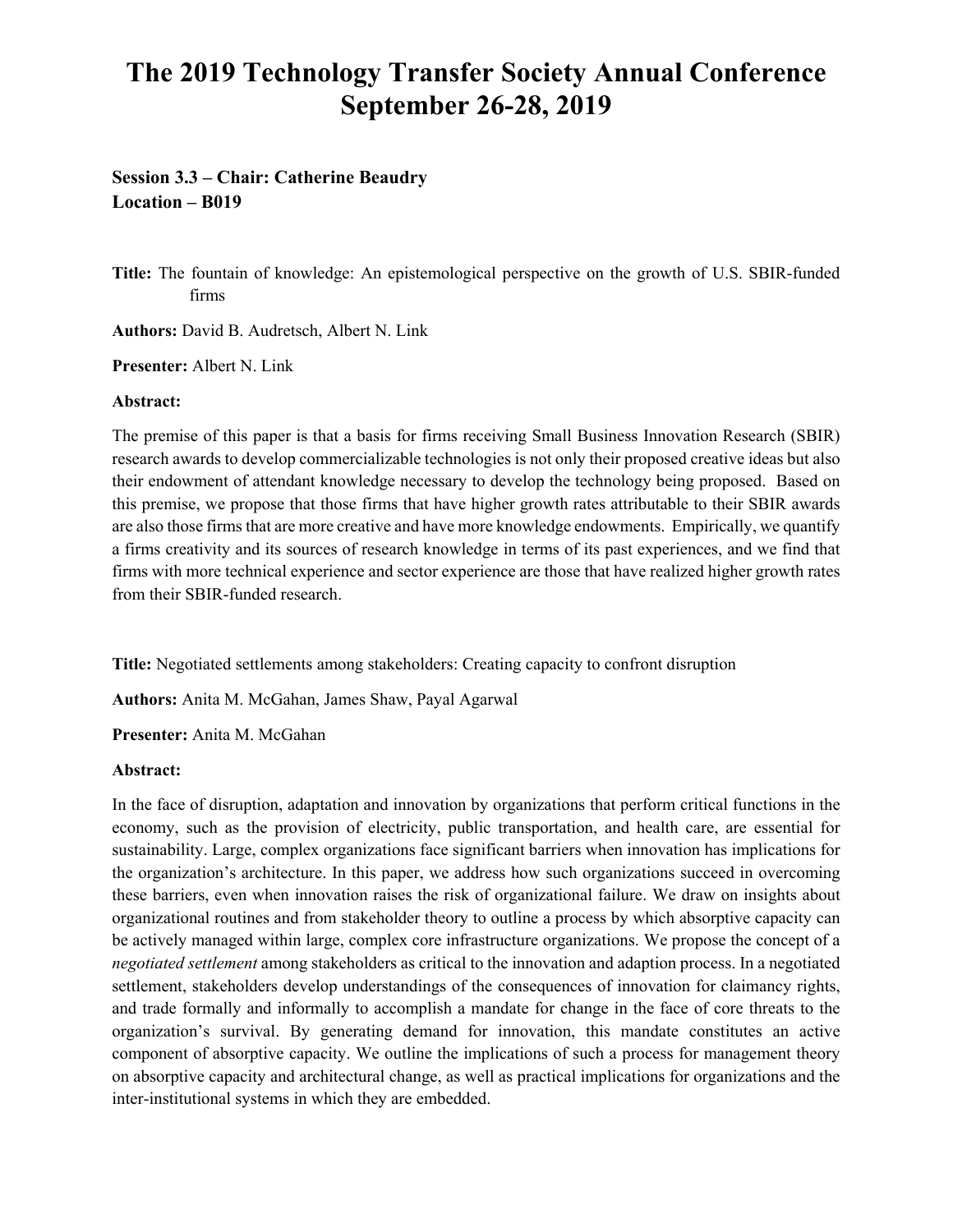**Title:** Do collaboration lead to more innovative ideas?

**Authors:** Rune Dahl Fitjar, Nina Hjertvikrem, Yuko Onozaka

**Presenter:** Nina Hjertvikrem

#### **Abstract:**

Public funding for research aims to promote the generation of new knowledge and new ideas which are useful for society. Research is increasingly done in large collaborative projects, often integrating firms or government agencies as well as research organisations. This is particularly the case for projects relying on public funding. However, little research has explored how collaboration affect the novelty of the projects. Collaboration may bring new ideas and perspectives to a research project, enhancing the generation of new knowledge. However, collaboration also involves compromises. Consequently, projects that include a wide range of different partners may be more conventional than individual projects, where the creativity of the researcher is allowed to blossom more freely and unchecked. The characteristics of collaboration partners may also matter. Collaboration within the similar types of partners, in terms of organization format, geographic locations and discipline, may result in more conventional projects than collaborations among heterogeneous partners.

In this paper, we examine these relationships using data from project abstracts and collaboration networks in projects financed by the Research Council of Norway. We text-analyze half a million words in 3,600 abstracts in six subject areas to assess the novelty and conventionality of each abstract. Then, we investigate how the novelty and the conventionality of the abstract are related to the characteristics of the collaboration networks, in terms of the partner types (university, research institutions, industry, government agencies, etc.), geographic locations (local, regional and international), and interdisciplinarity. As our initial step, we measure the novelty and the conventionality of the abstract by looking at how rare or common for a word to appear in abstracts in a subject area, represented by the inverse document frequency (*idf*). Then, we construct a novelty measure as the mean of the entire word distribution of the abstract (minus stop words) and corresponding *idf*. A high novelty measure implies that the abstract has a high occurrence of atypical words. Similarly, we construct the conventionality measure as the proportion of words within the abstract that has zero *idf*, so the higher conventionality measure implies that the abstract consists of words that are extremely common across all abstracts in the subject area.

Our preliminary analyses show that abstracts mainly comprise of conventional words, with varied occurrence of novel words. We also find that collaboration in general, and collaboration with actors in other geographic locations even more, leads to *more conventional* abstracts, implying the presence of *compromise* in collaboration processes. We will continue our investigation of abstract texts using word co-occurrence to identify the novel and conventional ideas and their relations to collaboration networks. Such approach allows us to look at the distribution of word pairs, rather than single words within an abstract, to bring in additional insights.